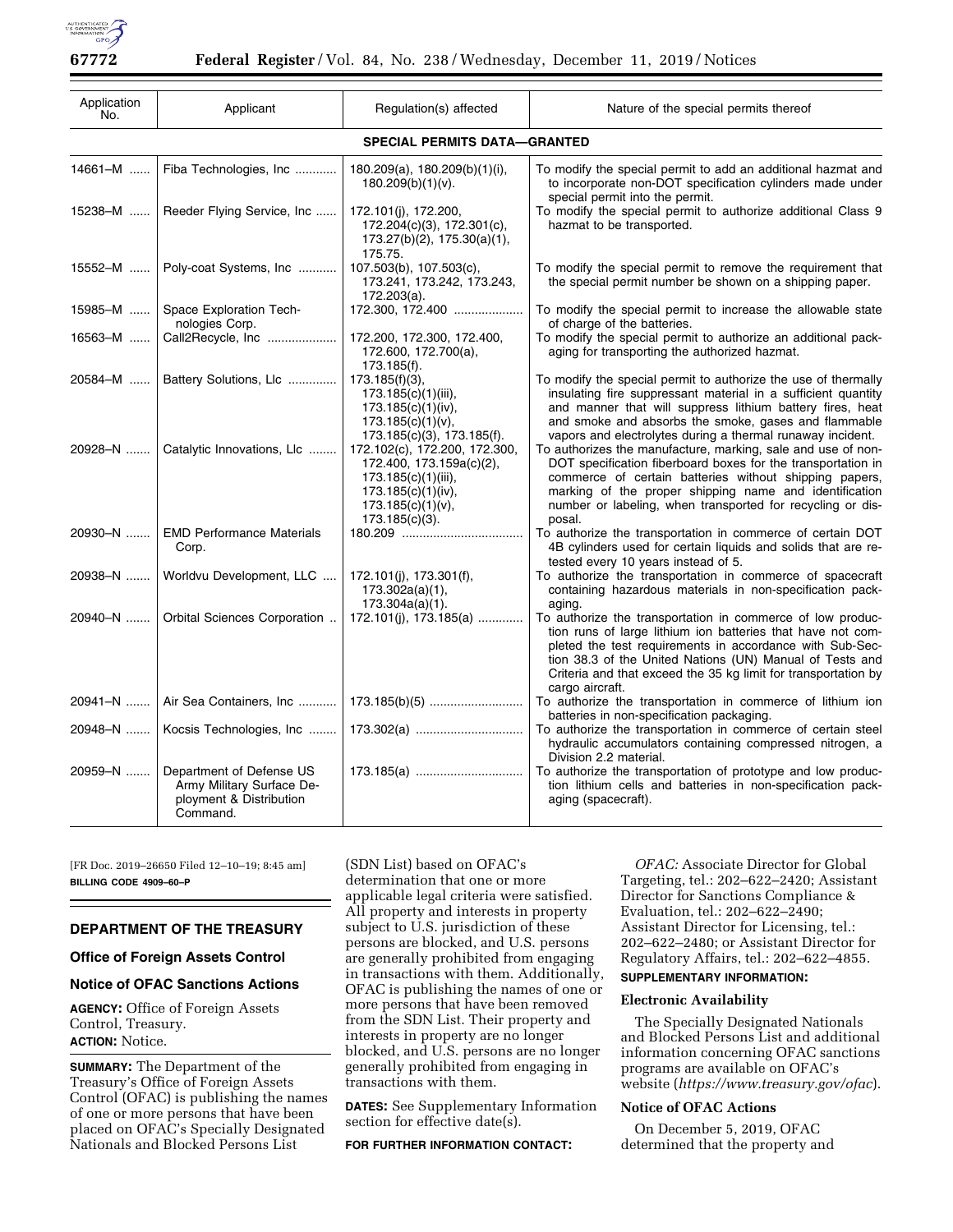interests in property subject to U.S. jurisdiction of the following persons are blocked under the relevant sanctions authority listed below.

## *Individuals*

1. ALVARES, Carlos, Moscow, Russia; DOB 18 May 1971; POB Spain; Gender Male; National ID No. AV176942 (Spain) (individual) [CYBER2] (Linked To: EVIL CORP).

Designated pursuant to section 1(iii)(B) of Executive Order 13694 of April 1, 2015, ''Blocking Property of Certain Persons Engaging in Significant Malicious Cyber-Enabled Activities,'' as amended by Executive Order 13757 of December 28, 2016, ''Taking Additional Steps to Address the National Emergency With Respect to Significant Malicious Cyber-Enabled Activities,'' (E.O. 13694, as amended), for having materially assisted, sponsored, or provided financial material or technological support for, or goods or services to or in support of, EVIL CORP, a person whose property and interests in property are blocked pursuant to E.O. 13694, as amended.

2. BASHLIKOV, Aleksei, Moscow, Russia; DOB 18 Mar 1988; POB Russia; Gender Male; Passport 4509592875 (Russia) (individual) [CYBER2] (Linked To: EVIL CORP).

Designated pursuant to section  $1(iii)(B)$  of E.O. 13694, as amended, for having materially assisted, sponsored, or provided financial material or technological support for, or goods or services to or in support of, EVIL CORP, a person whose property and interests in property are blocked pursuant to E.O. 13694, as amended.

3. BURKHONOVA, Gulsara, Moscow, Russia; DOB 06 Apr 1977; POB Russia; alt. POB Tajikistan; Gender Female; Passport 9707561379 (Russia) (individual) [CYBER2] (Linked To: EVIL CORP).

Designated pursuant to section  $1(iii)(B)$  of E.O. 13694, as amended, for having materially assisted, sponsored, or provided financial material or technological support for, or goods or services to or in support of, EVIL CORP, a person whose property and interests in property are blocked pursuant to E.O. 13694, as amended.

4. GUBERMAN, David, Moscow, Russia; DOB 01 Mar 1971; POB Ukraine; Gender Male; National ID No. 7201105 (Israel) (individual) [CYBER2] (Linked To: EVIL CORP).

Designated pursuant to section 1(iii)(B) of E.O. 13694, as amended, for having materially assisted, sponsored, or provided financial material or technological support for, or goods or services to or in support of, EVIL CORP, a person whose property and interests in property are blocked pursuant to E.O. 13694, as amended.

5. MANIDIS, Georgios, Moscow, Russia; DOB 23 Aug 1971; Gender Male; National ID No. AV2752462 (Greece) (individual) [CYBER2] (Linked To: EVIL CORP).

Designated pursuant to section 1(iii)(B) of E.O. 13694, as amended, for having materially assisted, sponsored, or provided financial material or technological support for, or goods or services to or in support of, EVIL CORP, a person whose property and interests in property are blocked pursuant to E.O. 13694, as amended.

6. SAFAROV, Azamat, Moscow, Russia; DOB 26 Mar 1990; POB Uzbekistan; Gender Male; National ID No. CE2236830 (Uzbekistan) (individual) [CYBER2] (Linked To: EVIL CORP).

Designated pursuant to section 1(iii)(B) of E.O. 13694, as amended, for having materially assisted, sponsored, or provided financial material or technological support for, or goods or services to or in support of, EVIL CORP, a person whose property and interests in property are blocked pursuant to E.O. 13694, as amended.

7. SHEVCHUK, Tatiana, Moscow, Russia; DOB 08 Jan 1970; Gender Female; National ID No. BB299742 (Ukraine) (individual) [CYBER2] (Linked To: EVIL CORP).

Designated pursuant to section 1(iii)(B) of E.O. 13694, as amended, for having materially assisted, sponsored, or provided financial material or technological support for, or goods or services to or in support of, EVIL CORP, a person whose property and interests in property are blocked pursuant to E.O. 13694, as amended.

8. ZAMULKO, Ruslan, Moscow, Russia; DOB 25 Jun 1970; POB Ukraine; Gender Male; National ID No. HB698865 (Ukraine) (individual) [CYBER2] (Linked To: EVIL CORP).

Designated pursuant to section 1(iii)(B) of E.O. 13694, as amended, for having materially assisted, sponsored, or provided financial material or technological support for, or goods or services to or in support of, EVIL CORP, a person whose property and interests in property are blocked pursuant to E.O. 13694, as amended.

9. GUSEV, Denis Igorevich (Cyrillic: ГУСЕВ, ДЕНИС ИГОРЕВИЧ) (a.k.a. GOTMAN, David; a.k.a. POMOJAC, Marin), Moscow, Russia; DOB 10 Jun 1986; alt. DOB 08 Jul 1977; alt. DOB 07 Oct 1987; POB Moscow, Russia; alt. POB Ceadir-Lunga, Moldova; citizen Russia; Gender Male; Passport 717386212 (Russia); alt. Passport

A1167292 (Moldova); alt. Passport 1213007 (Israel) (individual) [CYBER2] (Linked To: EVIL CORP).

Designated pursuant to section  $1(iii)(B)$  of E.O. 13694, as amended, for having materially assisted, sponsored, or provided financial material or technological support for, or goods or services to or in support of, EVIL CORP, a person whose property and interests in property are blocked pursuant to E.O. 13694, as amended.

Also designated pursuant to section  $1(iii)(C)$  of E.O. 13694, as amended, for having acted or purported to act for or on behalf of, directly or indirectly, EVIL CORP, a person whose property and interests in property are blocked pursuant to E.O. 13694, as amended.

10. PLOTNITSKIY, Andrey (a.k.a. KOVALSKIY, Andrey Vechislavovich; a.k.a. STREL, Andrey), Moscow, Russia; DOB 25 Jul 1989; Gender Male (individual) [CYBER2] (Linked To: EVIL CORP).

Designated pursuant to section 1(iii)(B) of E.O. 13694, as amended, for having materially assisted, sponsored, or provided financial material or technological support for, or goods or services to or in support of, EVIL CORP, a person whose property and interests in property are blocked pursuant to E.O. 13694, as amended.

Also designated pursuant to section  $1(iii)(C)$  of E.O. 13694, as amended, for having acted or purported to act for or on behalf of, directly or indirectly, EVIL CORP, a person whose property and interests in property are blocked pursuant to E.O. 13694, as amended.

11. SLOBODSKOY, Dmitriy Alekseyevich, Russia; DOB 28 Jul 1988; Gender Male; Passport 721007353 (Russia) (individual) [CYBER2] (Linked To: EVIL CORP).

Designated pursuant to section  $1(iii)(B)$  of E.O. 13694, as amended, for having materially assisted, sponsored, or provided financial material or technological support for, or goods or services to or in support of, EVIL CORP, a person whose property and interests in property are blocked pursuant to E.O. 13694, as amended.

Also designated pursuant to section 1(iii)(C) of E.O. 13694, as amended, for having acted or purported to act for or on behalf of, directly or indirectly, EVIL CORP, a person whose property and interests in property are blocked pursuant to E.O. 13694, as amended.

12. SLOBODSKOY, Kirill Alekseyevich, Moscow, Russia; DOB 26 Feb 1987; POB Moscow, Russia; nationality Russia; Gender Male; Passport 721025114 (Russia); National ID No. 4508818947 (Russia) (individual) [CYBER2] (Linked To: EVIL CORP).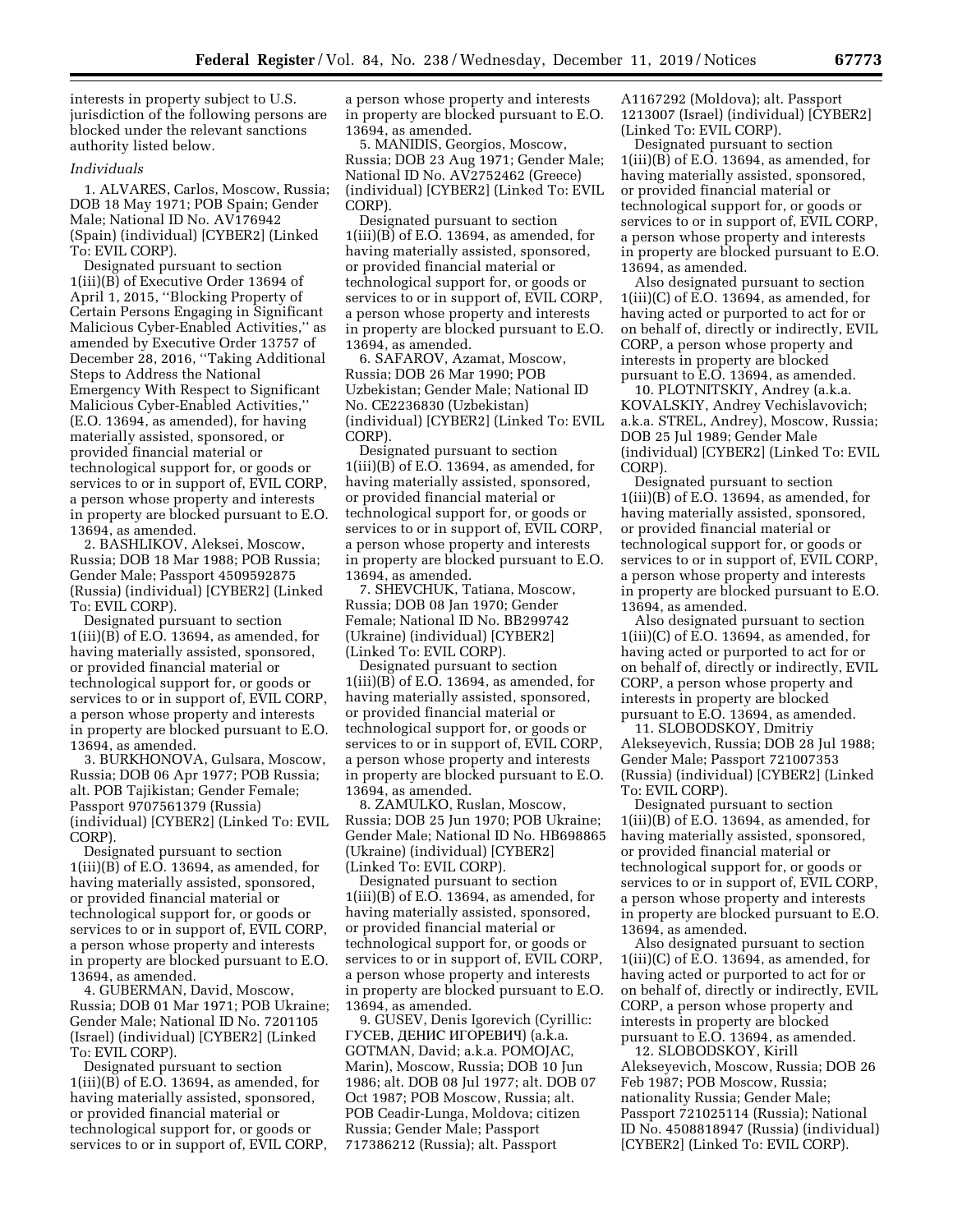Designated pursuant to section 1(iii)(B) of E.O. 13694, as amended, for having materially assisted, sponsored, or provided financial material or technological support for, or goods or services to or in support of, EVIL CORP, a person whose property and interests in property are blocked pursuant to E.O. 13694, as amended.

Also designated pursuant to section  $1(iii)(C)$  of E.O. 13694, as amended, for having acted or purported to act for or on behalf of, directly or indirectly, EVIL CORP, a person whose property and interests in property are blocked pursuant to E.O. 13694, as amended. 13. SMIRNOV, Dmitriy

Konstantinovich, Moscow, Russia; DOB 10 Nov 1987; citizen Russia; Gender Male (individual) [CYBER2] (Linked To: EVIL CORP).

Designated pursuant to section 1(iii)(B) of E.O. 13694, as amended, for having materially assisted, sponsored, or provided financial material or technological support for, or goods or services to or in support of, EVIL CORP, a person whose property and interests in property are blocked pursuant to E.O. 13694, as amended.

Also designated pursuant to section  $1(iii)(C)$  of E.O. 13694, as amended, for having acted or purported to act for or on behalf of, directly or indirectly, EVIL CORP, a person whose property and interests in property are blocked pursuant to E.O. 13694, as amended.

14. TUCHKOV, Ivan Dmitriyevich, Russia; DOB 27 Nov 1986; POB Moscow, Russia; Gender Male; Passport 45092006504 (Russia); alt. Passport 753931329 (Russia); VisaNumberID 525867504 (France) (individual) [CYBER2] (Linked To: EVIL CORP).

Designated pursuant to section 1(iii)(B) of E.O. 13694, as amended, for having materially assisted, sponsored, or provided financial material or technological support for, or goods or services to or in support of, EVIL CORP, a person whose property and interests in property are blocked pursuant to E.O. 13694, as amended.

Also designated pursuant to section 1(iii)(C) of E.O. 13694, as amended, for having acted or purported to act for or on behalf of, directly or indirectly, EVIL CORP, a person whose property and interests in property are blocked pursuant to E.O. 13694, as amended.

15. TURASHEV, Igor Olegovich (a.k.a. "ENKI"; a.k.a. "NINTUTU"), Russia; DOB 15 Jun 1981; Gender Male (individual) [CYBER2] (Linked To: EVIL CORP).

Designated pursuant to section  $1(iii)(B)$  of E.O. 13694, as amended, for having materially assisted, sponsored, or provided financial material or

technological support for, or goods or services to or in support of, EVIL CORP, a person whose property and interests in property are blocked pursuant to E.O. 13694, as amended.

Also designated pursuant to section 1(iii)(C) of E.O. 13694, as amended, for having acted or purported to act for or on behalf of, directly or indirectly, EVIL CORP, a person whose property and interests in property are blocked pursuant to E.O. 13694, as amended.

16. YAKUBETS, Maksim Viktorovich (a.k.a. ''AQUA''), Moscow, Russia; DOB 20 May 1987; POB Polonnoye, Khmelnitskaya Oblast, Ukraine; citizen Russia; Gender Male; Passport 4509135586 (Russia) (individual) [CYBER2] (Linked To: EVIL CORP; Linked To: FEDERAL SECURITY SERVICE).

Designated pursuant to section  $1(iii)(B)$  of E.O. 13694, as amended, for having materially assisted, sponsored, or provided financial material or technological support for, or goods or services to or in support of, EVIL CORP, a person whose property and interests in property are blocked pursuant to E.O. 13694, as amended.

Also designated pursuant to section  $1(iii)(C)$  of E.O. 13694, as amended, for having acted or purported to act for or on behalf of, directly or indirectly, EVIL CORP, a person whose property and interests in property are blocked pursuant to E.O. 13694, as amended.

Also designated pursuant to section 1(iii)(B) of E.O. 13694, as amended, for having materially assisted, sponsored, or provided financial material or technological support for, or goods or services to or in support of, the FEDERAL SECURITY SERVICE, a person whose property and interests in property are blocked pursuant to E.O. 13694, as amended.

17. YAKUBETS, Artem Viktorovich, Moscow, Russia; DOB 17 Jan 1986; POB Polonnoye, Khmelnitskaya Oblast, Ukraine; citizen Russia; Gender Male (individual) [CYBER2] (Linked To: EVIL CORP).

Designated pursuant to section  $1(iii)(B)$  of E.O. 13694, as amended, for having materially assisted, sponsored, or provided financial material or technological support for, or goods or services to or in support of, EVIL CORP, a person whose property and interests in property are blocked pursuant to E.O. 13694, as amended.

Also designated pursuant to section  $1(iii)(C)$  of E.O. 13694, as amended, for having acted or purported to act for or on behalf of, directly or indirectly, EVIL CORP, a person whose property and interests in property are blocked pursuant to E.O. 13694, as amended.

*Entities* 

1. EVIL CORP (a.k.a. DRIDEX GANG), Moscow, Russia; Moldova [CYBER2].

Designated pursuant to section 1(ii)(D) of E.O. 13694, as amended, for being responsible for or complicit in, or to have engaged in, directly or indirectly, cyber-enabled activities originating from, or directed by persons located, in whole or substantial part, outside of the United States that are reasonably likely to result in, or have materially contributed to, a significant threat to the national security, foreign policy, or economic health or financial stability of the United States and that have the purpose or effect of causing a significant misappropriation of funds or economic resources, trade secrets, personal identifiers, or financial information for commercial or competitive advantage or private financial gain.

2. BIZNES–STOLITSA, OOO (Cyrillic: ООО БИЗНЕС-СТОЛИЦА) (a.k.a. OBSHCHESTVO S OGRANICHENNOI OTVETSTVENNOSTYU BIZNES– STOLITSA), d. 14 korp. 1 pom. Khll/ kom. 1, ul., Sokolovo-Meshcherskaya Moscow, Moscow 125466, Russia; D–U– N–S Number 50–722–4994; Tax ID No. 7733904024 (Russia); Government Gazette Number 40335667 (Russia); Registration Number 5147746417682 (Russia) [CYBER2] (Linked To: GUSEV, Denis Igorevich).

Designated pursuant to section 1(iii)(C) of E.O. 13694, as amended, for being owned or controlled by DENIS IGOREVICH GUSEV, a person whose property and interests in property are blocked pursuant to E.O. 13694, as amended.

3. OPTIMA, OOO (Cyrillic: OOO ОПТИМА) (a.k.a. OBSHCHESTVO S **OGRANICHENNOI** OTVETSTVENNOSTYU OPTIMA), d. 2 korp. 2 pom. 1, ul., Kominterna Moscow, Moscow 129344, Russia; D–U– N–S Number 50–579–8144; Tax ID No. 7716740680 (Russia); Government Gazette Number 17325717 (Russia); Registration Number 1137746232260 (Russia) [CYBER2] (Linked To: GUSEV, Denis Igorevich).

Designated pursuant to section  $1(iii)(C)$  of E.O. 13694, as amended, for being owned or controlled by DENIS IGOREVICH GUSEV, a person whose property and interests in property are blocked pursuant to E.O. 13694, as amended.

4. TREID–INVEST, OOO (Cyrillic: ООО ТРЕЙД-ИНВЕСТ) (a.k.a. OBSHCHESTVO S OGRANICHENNOI OTVETSTVENNOSTYU TREID– INVEST), 11/2, ul., Sadovaya-Chernogryazskaya Moscow, Moscow